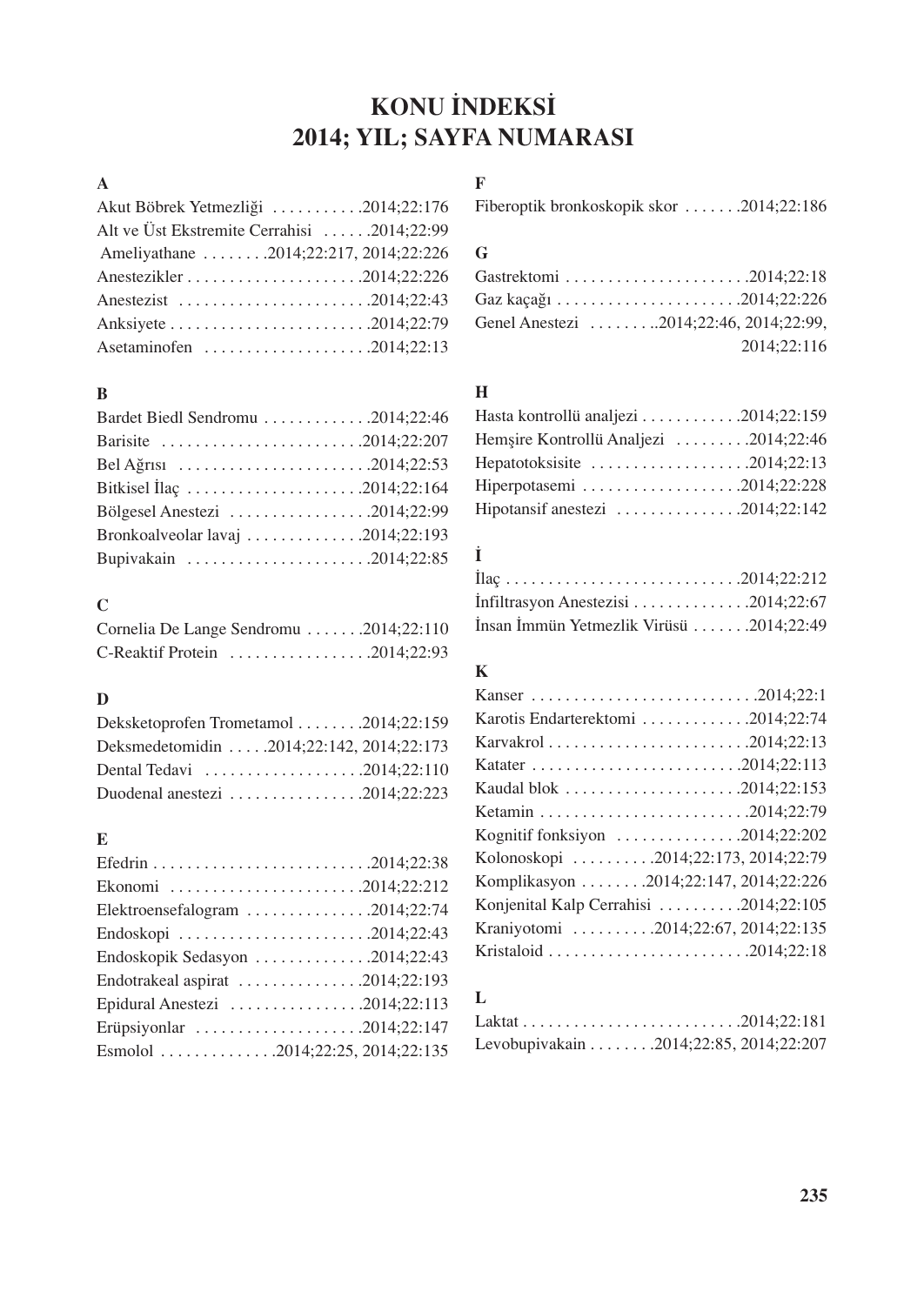# **KONU İNDEKSİ** 2014; YIL; SAYFA NUMARASI

| Lyell Sendromu 2014;22:147 |  |
|----------------------------|--|

#### M

| Magnezyum 2014;22:32, 2014;22:142                   |
|-----------------------------------------------------|
| Maliyet 2014;22:212                                 |
| Malzeme 2014;22:212                                 |
| Masif transfüzyon 2014;22:228                       |
|                                                     |
| Miks venöz oksijen saturasyonu $\dots$ .2014;22:181 |
|                                                     |
|                                                     |

### N

| Negatif basınç akciğer ödemi 2014;22:116 |  |
|------------------------------------------|--|
| Nitröz oksit 2014;22:226                 |  |

### O

| Opioid Gereksinimi 2014;22:25 |  |  |
|-------------------------------|--|--|
|                               |  |  |

## P

| Parasetamol/Tramadol 2014;22:159      |
|---------------------------------------|
| Penil blok 2014;22:153                |
| Periferik Venöz Basınç 2014;22:105    |
| Perioperatif Bakım 2014;22:164        |
| Perioperatif Komplikasyon 2014;22:113 |
| Pnömoni 2014;22:193                   |
| Postoperatif Ağrı 2014;22:25          |
| Postoperatif Aneljezi 2014;22:159     |
|                                       |
|                                       |
|                                       |
| Propofol 2014;22:79, 2014;22:173      |
| Pulmoner arter kateteri 2014;22:181   |

#### R

| Rabdomiyoliz 2014;22:176                |  |
|-----------------------------------------|--|
| Rejyonal İntravenöz Anestezi 2014;22:32 |  |
| Remifentanil 2014;22:135                |  |
| Retrospektif Değerlendirme 2014;22:99   |  |
|                                         |  |
| Ropivakain 2014;22:153                  |  |

## S

| Santral venöz basınç 2014;22:105                 |
|--------------------------------------------------|
| Santral venöz oksijen saturasyonu  2014;22:181   |
| Sedasyon 2014;22:110, 2014;22:173                |
| Sedoaneljezi 2014;22:43                          |
|                                                  |
| Serebral Monitörizasyon 2014;22:74               |
| Serum fizyolojik 2014;22:18                      |
| Sistemik inflamatuar yanıt sendromu .2014;22:173 |
|                                                  |
|                                                  |
| Spinal anestezi 2014;22:53, 2014;22:207          |
| Spinal Epidural Apse 2014;22:53                  |
|                                                  |
|                                                  |
| Sünnet 2014;22:153                               |
|                                                  |

### T

| Timpanoplasti $\ldots \ldots \ldots \ldots \ldots \ldots \ldots$ . 2014;22:142 |  |
|--------------------------------------------------------------------------------|--|
| Toksik Epidermal Nekrolizis 2014;22:147                                        |  |
| Torakal Epidural Analjezi 2014;22:85                                           |  |
|                                                                                |  |
|                                                                                |  |

### V

Ventilatör İlişkili Pnömoni . . . . . . . . . . . 2014;22:93

## Y

| Yenidoğan 2014;22:223, 2014;22:228 |
|------------------------------------|

## Z

Zor entübasyon…… 2014;22:186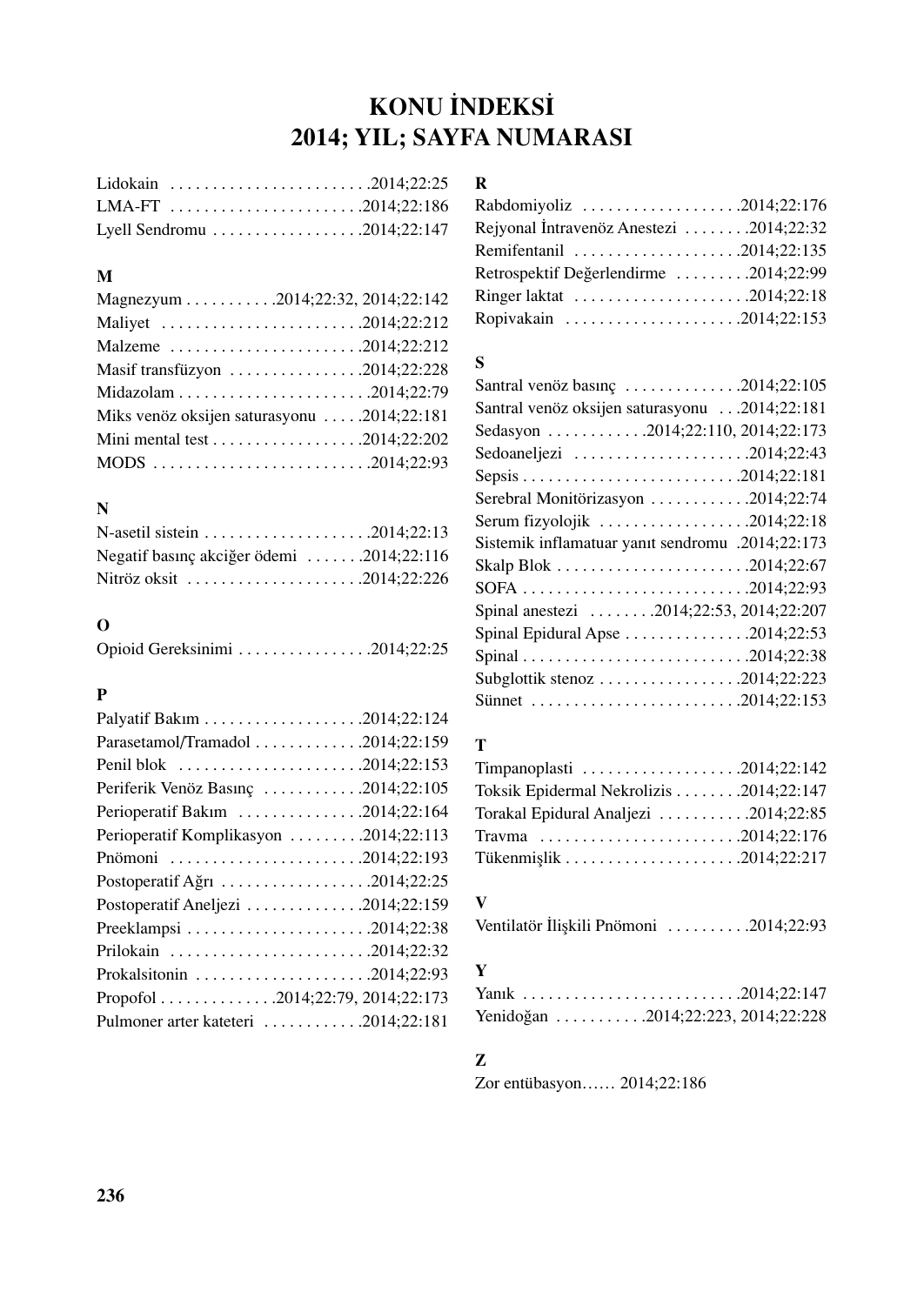# SUBJECT INDEX 2014; YEAR; PAGE NUMBER

#### A

| Acetaminophen 2014;22:13         |  |
|----------------------------------|--|
| Acute Renal Failure 2014;22:176  |  |
|                                  |  |
| Anesthetic Techniques 2014;22:99 |  |
| Anesthetics 2014;22:226          |  |
| Anxiety 2014;22:79               |  |

#### B

| Bardet Biedl Syndrome 2014;22:46   |  |
|------------------------------------|--|
| Baricity 2014;22:207               |  |
| Bronchoalveolar lavage 2014;22:193 |  |
|                                    |  |
|                                    |  |
| Burnout 2014;22:217                |  |

## C

| Cancer 2014;22:1                             |
|----------------------------------------------|
| Carotis Endarterectomy 2014;22:74            |
| Carvacrol 2014;22:13                         |
|                                              |
|                                              |
| Central venous oxygen saturation 2014;22:181 |
| Central Venous Pressure 2014;22:105          |
| Cerebral Monitoring 2014;22:74               |
|                                              |
|                                              |
| Colonoscopy 2014;22:79, 2014;22:173          |
| Complication 2014;22:147, 2014;22:226        |
| Congenital Heart Surgery 2014;22:105         |
| Cornelia De Lange Syndrome 2014;22:110       |
| Costs 2014;22:212                            |
| Craniotomy 2014;22:67, 2014;22:135           |
| C-reactive Protein 2014;22:93                |
|                                              |
|                                              |

## $\mathbf{D}$

| Dexketoprophen trometamol 2014;22:159                                      |  |
|----------------------------------------------------------------------------|--|
| Dexmedetomidine  .2014;22:142, 2014;22:173                                 |  |
| Difficult intubation $\dots \dots \dots \dots \dots 2014;22:186$           |  |
| Disposables 2014;22:212                                                    |  |
|                                                                            |  |
| Duodenal atresia $\ldots \ldots \ldots \ldots \ldots \ldots$ . 2014;22:223 |  |

#### E

| Economics 2014;22:212                                                |
|----------------------------------------------------------------------|
| Electroencephalogram 2014;22:74                                      |
| Endoscopic Sedation $\ldots \ldots \ldots \ldots \ldots$ .2014;22:43 |
| Endoscopy 2014;22:43                                                 |
| Endotracheal aspirate $\dots \dots \dots \dots \dots 2014;22:193$    |
|                                                                      |
| Epidural Anesthesia 2014;22:113                                      |
|                                                                      |
| Esmolol 2014;22:25, 2014;22:135                                      |
|                                                                      |

## F

Fiberoptic bronchoscope score . . . . . .2014;22:186

#### G

| Gas leakage 2014;22:226                    |
|--------------------------------------------|
| Gastrectomy 2014;22:18                     |
| General Anesthesia 2014;22:46, 2014;22:99, |
| 2014;22:116                                |

### H

| Hepatotoxicity 2014;22:13               |  |
|-----------------------------------------|--|
| Herbal Medicine 2014;22:164             |  |
| Human Immunedefiency Virus  .2014;22:49 |  |
| Hyperkalemia 2014;22:228                |  |
| Hypotensive Anesthesia 2014;22:142      |  |

## I

```
Infiltration Anesthesia . . . . . . . . . . . . . .2014;22:67
```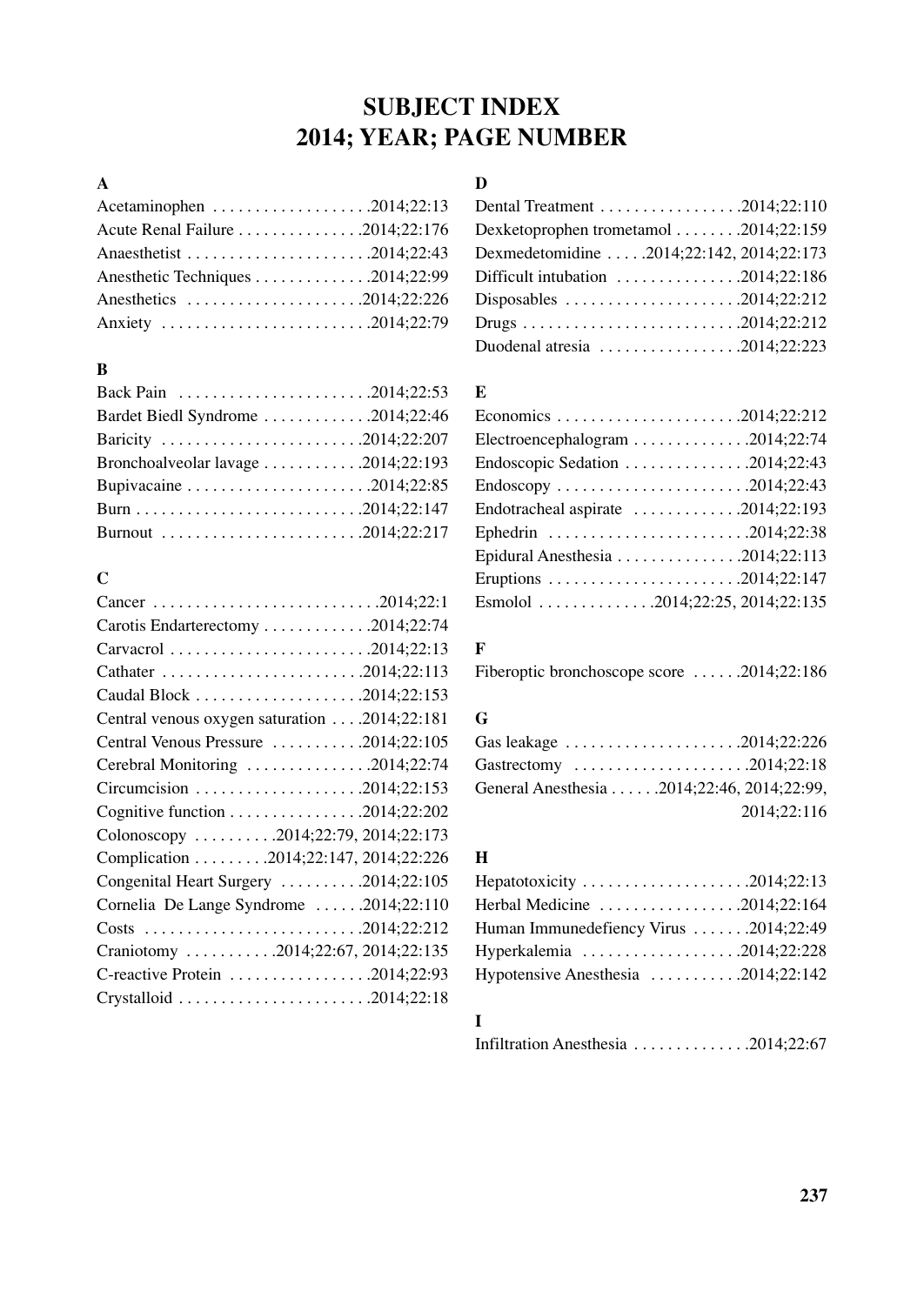# SUBJECT INDEX 2014; YEAR; PAGE NUMBER

# K

| Ketamine 2014;22:79                                                                 |  |
|-------------------------------------------------------------------------------------|--|
| L                                                                                   |  |
|                                                                                     |  |
| Levobupivacaine  2014;22:85, 2014;22:207                                            |  |
|                                                                                     |  |
| LMA-FT $\ldots \ldots \ldots \ldots \ldots \ldots \ldots \ldots \ldots 2014;22:186$ |  |
| Lower and Upper Extremity Surgery2014;22:99                                         |  |
| Lyell's Syndrome 2014;22:147                                                        |  |

#### M

| Magnesium 2014;22:32, 2014;22:142                              |
|----------------------------------------------------------------|
| Masive transfusion $\dots \dots \dots \dots \dots 2014;22:228$ |
|                                                                |
|                                                                |
| Mixed venous oxygen saturation  .2014;22:181                   |
|                                                                |

#### N

| N-acetyl cysteine $\dots \dots \dots \dots \dots \dots \dots 2014;22:13$ |
|--------------------------------------------------------------------------|
| Negative Pressure Pulmunary Edema .2014;22:116                           |
| Newborn 2014;22:223, 2014;22:228                                         |
| Nitrous oxide 2014;22:226                                                |
| Normal Saline 2014;22:18                                                 |
| Nurse Controlled Analgesia  2014;22:46                                   |

### O

| Operating rooms 2014;22:217, 2014;22:226                      |
|---------------------------------------------------------------|
| Opioid Requirement $\dots \dots \dots \dots \dots 2014;22:25$ |

#### P

| Palliative Care 2014;22:124                                    |
|----------------------------------------------------------------|
| Paracetamol/Tramadol 2014;22:159                               |
| Patient Controlled Analgesia 2014;22:159                       |
| Penile Block 2014;22:153                                       |
| Perioperative Care $\dots \dots \dots \dots \dots 2014;22:164$ |
| Peripheral Venous Pressure 2014;22:105                         |
| Peroperative Complication 2014;22:113                          |
|                                                                |
|                                                                |

| Postoperative analgesia $\ldots \ldots \ldots \ldots 2014;22:159$            |
|------------------------------------------------------------------------------|
| Postoperative Pain $\ldots \ldots \ldots \ldots \ldots \ldots$ 2014;22:25    |
|                                                                              |
|                                                                              |
| Procalcitonin $\ldots \ldots \ldots \ldots \ldots \ldots \ldots$ .2014;22:93 |
| Propofol 2014;22:79, 2014;22:173                                             |
| Pulmonary arter catheter $\dots \dots \dots \dots 2014;22:181$               |

#### R

| Regional Anesthesia $\ldots \ldots \ldots \ldots \ldots$ 2014;22:99         |  |
|-----------------------------------------------------------------------------|--|
|                                                                             |  |
| Remifentanil $\ldots \ldots \ldots \ldots \ldots \ldots \ldots 2014;22:135$ |  |
| Retrospective Evaluation $\dots \dots \dots \dots 2014;22:99$               |  |
| Rhabdomiyolysis $\ldots \ldots \ldots \ldots \ldots \ldots 2014;22:176$     |  |
| Ringer's Lactate 2014;22:18                                                 |  |
|                                                                             |  |

# S

| Scalp bolck 2014;22:67                                                 |
|------------------------------------------------------------------------|
| Sedation 2014;22:110, 2014;22:173                                      |
| Sedoanelgesia 2014;22:43                                               |
|                                                                        |
|                                                                        |
| Spinal anesthesia 2014;22:53, 2014;22:207                              |
| Spinal Epidural Abscess $\dots \dots \dots \dots 2014;22:53$           |
|                                                                        |
| Subglottic stenosis $\ldots \ldots \ldots \ldots \ldots$ . 2014;22:223 |
| Systemic inflammatory                                                  |
| response syndrome $\ldots \ldots \ldots \ldots \ldots 2014;22:173$     |
|                                                                        |

### T

| Thoracal Epidural Analgesia 2014;22:85 |  |
|----------------------------------------|--|
| Toxic Epidermal Necrolysis 2014;22:147 |  |
|                                        |  |
| Tympanoplasty 2014;22:142              |  |

#### V

Ventilator Associated Pneumonia . . . . .2014;22:93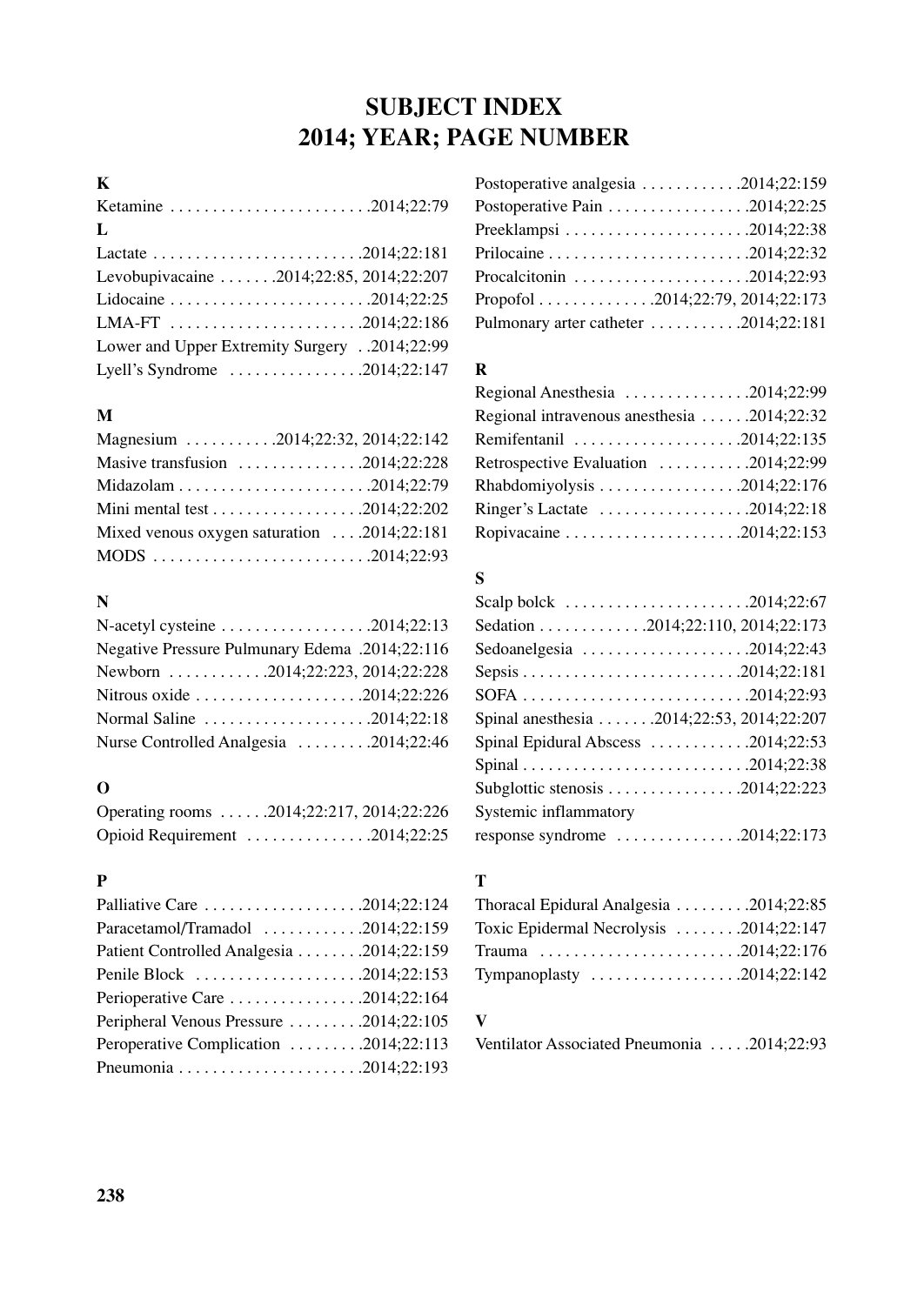# YAZAR İNDEKSİ / AUTHOR INDEX 2014 YIL; SAYFA NUMARASI / YEAR; PAGE NUMBER

### A

| Ahıskalıoğlu, Ali 2014;22:99                |
|---------------------------------------------|
| Akçabay, Mehmet 2014;22:207                 |
| Akelma Kavak, Fatma 2014;22:25              |
| Akinci, Melih 2014;22:25                    |
|                                             |
| Akkaya, Taylan 2014;22:135                  |
|                                             |
| Aksoy, Mehmet 2014;22:99                    |
| Alanoğlu, Zekeriyya 2014;22:153             |
| Alici, Haci Ahmet 2014;22:99                |
|                                             |
| Alkış, Neslihan 2014;22:153                 |
|                                             |
|                                             |
| Arun, Oğuzhan 2014;22:223                   |
|                                             |
| Aşkar, Fatma Zekiye 2014;22:169             |
| Ataç, Mustafa Sancar 2014;22:110            |
| Aydın Bumin, Gözde 2014;22:159, 2014;22:212 |
|                                             |
|                                             |
|                                             |
| Aytaç, İsmail 2014;22:105                   |

# B

| Başer, Hüsnü Can 2014;22:13 |  |
|-----------------------------|--|
|                             |  |
| Bilgili, Beliz 2014;22:181  |  |

#### C

| Can Selvi, Özlem 2014;22:186 |  |
|------------------------------|--|
|                              |  |
| Cinel, İsmail 2014;22:181    |  |
| Cömert, Barış 2014;22:113    |  |

# Ç

| Cakar Turhan, Sanem $\dots \dots \dots \dots \dots 2014;22:67$        |  |
|-----------------------------------------------------------------------|--|
| Çankaya, Barış $\dots \dots \dots \dots \dots \dots \dots 2014;22:32$ |  |
|                                                                       |  |
|                                                                       |  |
| Celik Gürsaç, Mine 2014;22:99                                         |  |

#### $\mathbf D$

| Demir, Aslı 2014;22:74                                     |  |
|------------------------------------------------------------|--|
|                                                            |  |
|                                                            |  |
| Dikmen, Bayazit 2014;22:49, 2014;22:164                    |  |
| Dinçer Çorman, Pelin $\dots \dots \dots \dots 2014;22:202$ |  |
| Disli Korkmaz, Zeliha2014;22:105, 2014;22:113              |  |
| Dişli, Murat Olcay 2014;22:105                             |  |
|                                                            |  |
|                                                            |  |
| Duran Yılmaz, Fulya 2014;22:217                            |  |

#### E

| Ela, Yüksel 2014;22:53                                                      |
|-----------------------------------------------------------------------------|
|                                                                             |
| Ergil, Julide $\ldots \ldots \ldots 2014;22:25,2014;22:159$ ,               |
| 2014;22:173,2014;22:212                                                     |
| Erhan, Tuncay 2014;22:147                                                   |
| Erkoç Karadağ, Süheyla 2014;22:186                                          |
|                                                                             |
| Ersoy, Burak $\ldots \ldots \ldots \ldots \ldots \ldots \ldots 2014;22:147$ |
| Eti, Zeynep 2014;22:18                                                      |

### G

| Göğüş, Fevzi Yılmaz 2014;22:18       |             |
|--------------------------------------|-------------|
| Göğüş, Nermin 2014;22:164            |             |
| Güçlü Yıldırım, Çiğdem 2014;22:153,  |             |
|                                      | 2014;22:186 |
| Gümüş, Haluk 2014;22:25, 2014;22:135 |             |
| Güngör, İrfan 2014;22:46             |             |
| Gürsoy, Tolga 2014;22:202            |             |

#### H

| Honca, Mehtap $\dots \dots \dots \dots \dots \dots \dots 2014;22:38$ |  |  |  |  |  |  |  |  |  |  |  |  |
|----------------------------------------------------------------------|--|--|--|--|--|--|--|--|--|--|--|--|
|                                                                      |  |  |  |  |  |  |  |  |  |  |  |  |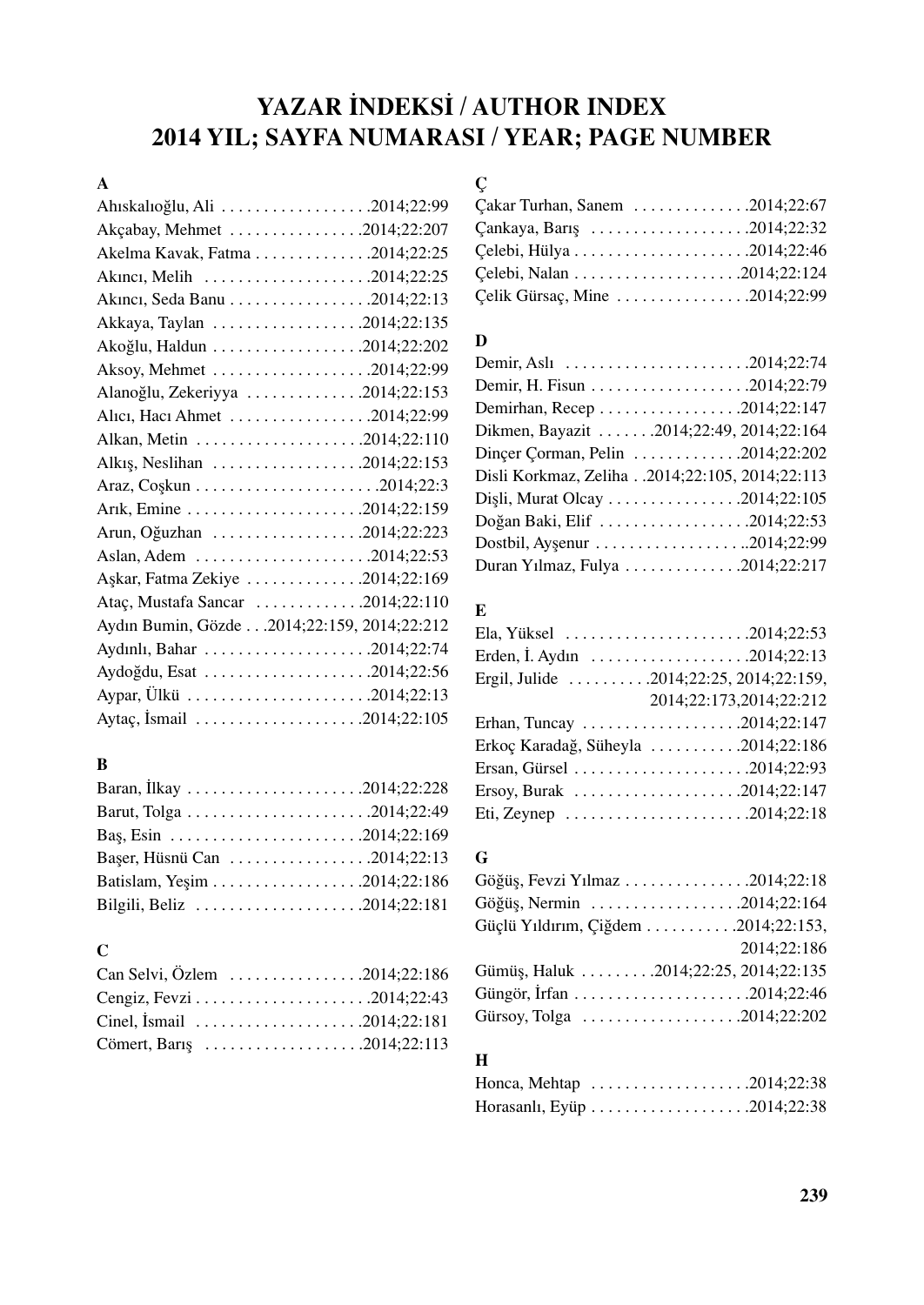# YAZAR İNDEKSİ / AUTHOR INDEX 2014 YIL; SAYFA NUMARASI / YEAR; PAGE NUMBER

## I

# ‹

| Ince, Ilker 2014;22:99   |  |
|--------------------------|--|
|                          |  |
| İtilli, Arzu 2014;22:113 |  |

## K

| Kadıoğlulları, Nihal 2014;22:124      |  |
|---------------------------------------|--|
| Kalaycı, Dilek 2014;22:110            |  |
|                                       |  |
| Kandemir, Erbin 2014;22:226           |  |
|                                       |  |
| Kar, Aysun Afife 2014;22:116          |  |
| Kara, İskender 2014;22:176            |  |
| Karabıyık, Lale 2014;22:164           |  |
|                                       |  |
| Karaman, Semra 2014;22:169            |  |
| Karavelioğlu, Ergün 2014;22:53        |  |
| Katı, İsmail 2014;22:164              |  |
| Kaya, Meşure 2014;22:142              |  |
| Kenanoğlu, Ömer 2014;22:217           |  |
|                                       |  |
| Kılıçaslan, Alper 2014;22:32          |  |
|                                       |  |
|                                       |  |
| Kip, Gülay 2014;22:110                |  |
| Kokulu, Serdar 2014;22:53, 2014;22:85 |  |
|                                       |  |
|                                       |  |
| Köse, Işıl 2014;22:93                 |  |
|                                       |  |
|                                       |  |
|                                       |  |
| Kuzucuoğlu, Tamer 2014;22:147         |  |
|                                       |  |
|                                       |  |
|                                       |  |

### M

| Meço, Başak Ceyda 2014;22:153, 2014;22:193 |  |
|--------------------------------------------|--|
| Muslu, Selda 2014;22:226                   |  |

## O

| Orhon, Meliha 2014;22:18 |  |
|--------------------------|--|

## Ö

| Ocal, Turgay 2014;22:223                                                        |             |
|---------------------------------------------------------------------------------|-------------|
|                                                                                 |             |
|                                                                                 |             |
|                                                                                 |             |
| Örnek, Dilşen 2014;22:49                                                        |             |
| Özaslan Gökbulut, Nihal 2014;22:164                                             |             |
|                                                                                 |             |
| Özgök, Ayşegül 2014;22:74                                                       |             |
| Özkalkan, Murat Yaşar 2014;22:217                                               |             |
| Özkalkanlı, Mustafa Yaşar  .2014;22:43                                          |             |
|                                                                                 |             |
|                                                                                 |             |
| $Oz$ men, Mustafa $\ldots \ldots \ldots \ldots \ldots \ldots \ldots 2014;22:25$ |             |
|                                                                                 |             |
| Öztürk, İbrahim 2014;22:135, 2014;22:159,                                       |             |
|                                                                                 | 2014;22:173 |

# P

Peker, Kevser…..2014;22:212

```
Polat, Reyhan . . . . . . . .2014;22:159, 2014;22:212, 
                           2014;22:228
```
#### S

| Sahutoğlu, Cengiz 2014;22:105                   |
|-------------------------------------------------|
|                                                 |
|                                                 |
| Saraçoğlu, Kemal Tolga .2014;22:18, 2014;22:202 |
| Sarıcaoğlu, Fatma 2014;22:13                    |
| Savcı, Yasemin 2014;22:74                       |
| Sayın, Murat 2014;22:135, 2014;22:173,          |
| 2014;22:228                                     |
|                                                 |
|                                                 |
|                                                 |

## fi

| Sahin, Saziye 2014;22:85, 2014;22:110 |
|---------------------------------------|
| Sahutoğlu, Cengiz 2014;22:169         |
|                                       |